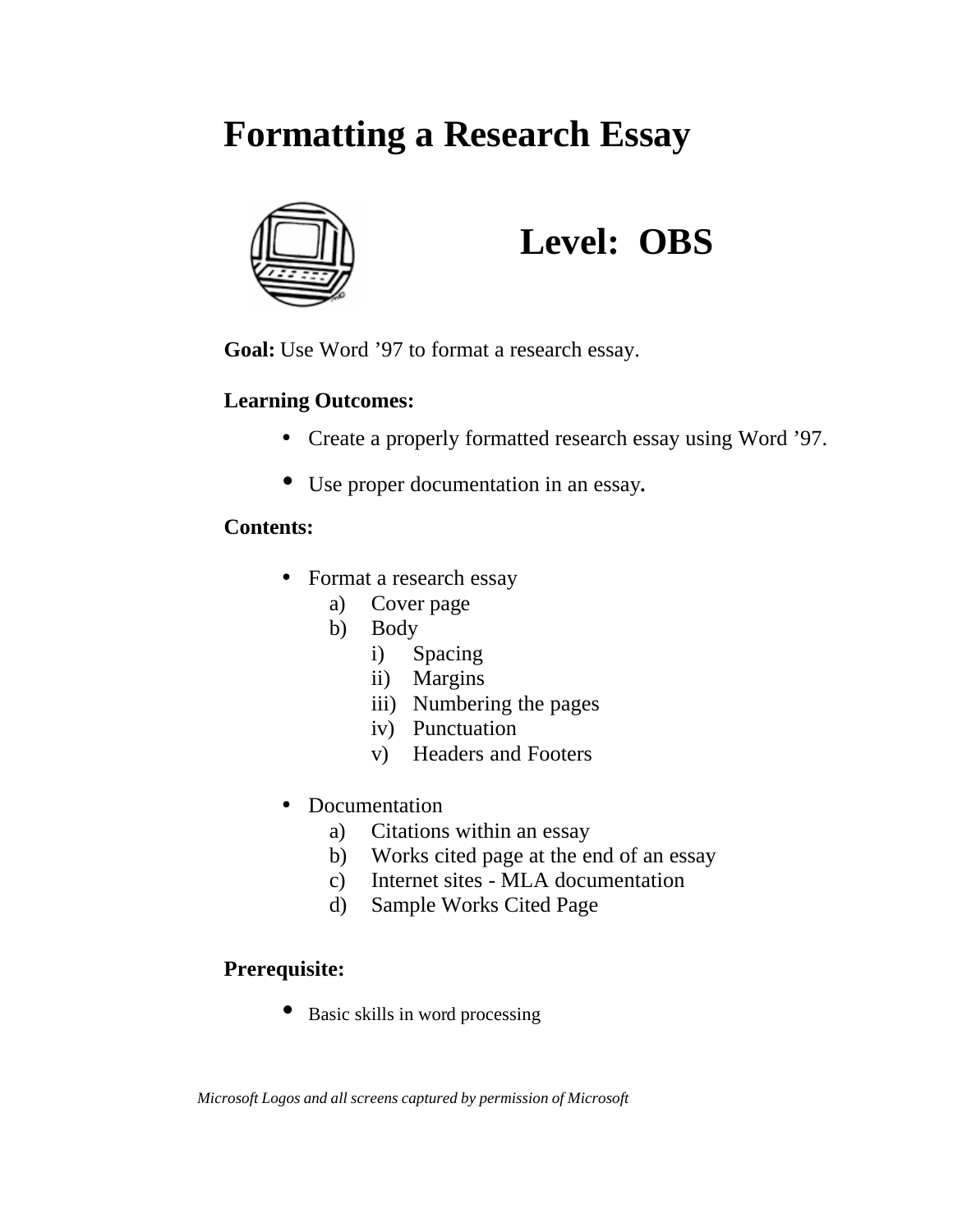# **FORMATTING A RESEARCH ESSAY**

After you have done the research, taken notes, and prepared an outline for your essay, it is time to write the paper.

## **Cover Page**

- 1) Centre the title one quarter to one third down the page.
	- a) You can centre text by *clicking on the centring button* on the formatting toolbar before you type.

| W Microsoft Word - Document2                                                                                                                                                                                                                                                                                                                                                                        |                                                                                                     |
|-----------------------------------------------------------------------------------------------------------------------------------------------------------------------------------------------------------------------------------------------------------------------------------------------------------------------------------------------------------------------------------------------------|-----------------------------------------------------------------------------------------------------|
| File Edit View Insert Format Tools Table Window Help                                                                                                                                                                                                                                                                                                                                                |                                                                                                     |
| $ \mathsf{D} \mathrel{\dot{\approx}} \mathsf{H} $ & $\mathsf{D} \mathrel{\mathsf{w}}$ $ \mathrel{\mathsf{w}}$ and $\mathrel{\mathsf{w}}$ and $\mathrel{\mathsf{w}}$ and $\mathrel{\mathsf{w}}$ and $\mathrel{\mathsf{w}}$ and $\mathrel{\mathsf{w}}$ and $\mathrel{\mathsf{w}}$ and $\mathrel{\mathsf{w}}$ and $\mathrel{\mathsf{w}}$ and $\mathrel{\mathsf{w}}$ and $\mathrel{\mathsf{w}}$ and $\$ |                                                                                                     |
| Normal                                                                                                                                                                                                                                                                                                                                                                                              | ▼ Times New Roman ▼ 12 ▼   B <i>I</i> U flna   Q = =   三   三   三   三   三   三   三   一 ノ × <u>A</u> ▼ |
|                                                                                                                                                                                                                                                                                                                                                                                                     |                                                                                                     |

- b) After you type, you can select the text (title) and then *click on the centring button.*
- 2) Do not put italics, underlining, or quotation marks in the title. Don't make your title a sentence or put a period after it. Don't capitalize unimportant words such as articles, conjunctions or prepositions with fewer than five letters unless they are the first or last word.
- 3) Include your name, the teacher's name, the course name (course number, school, and campus if applicable), and the date.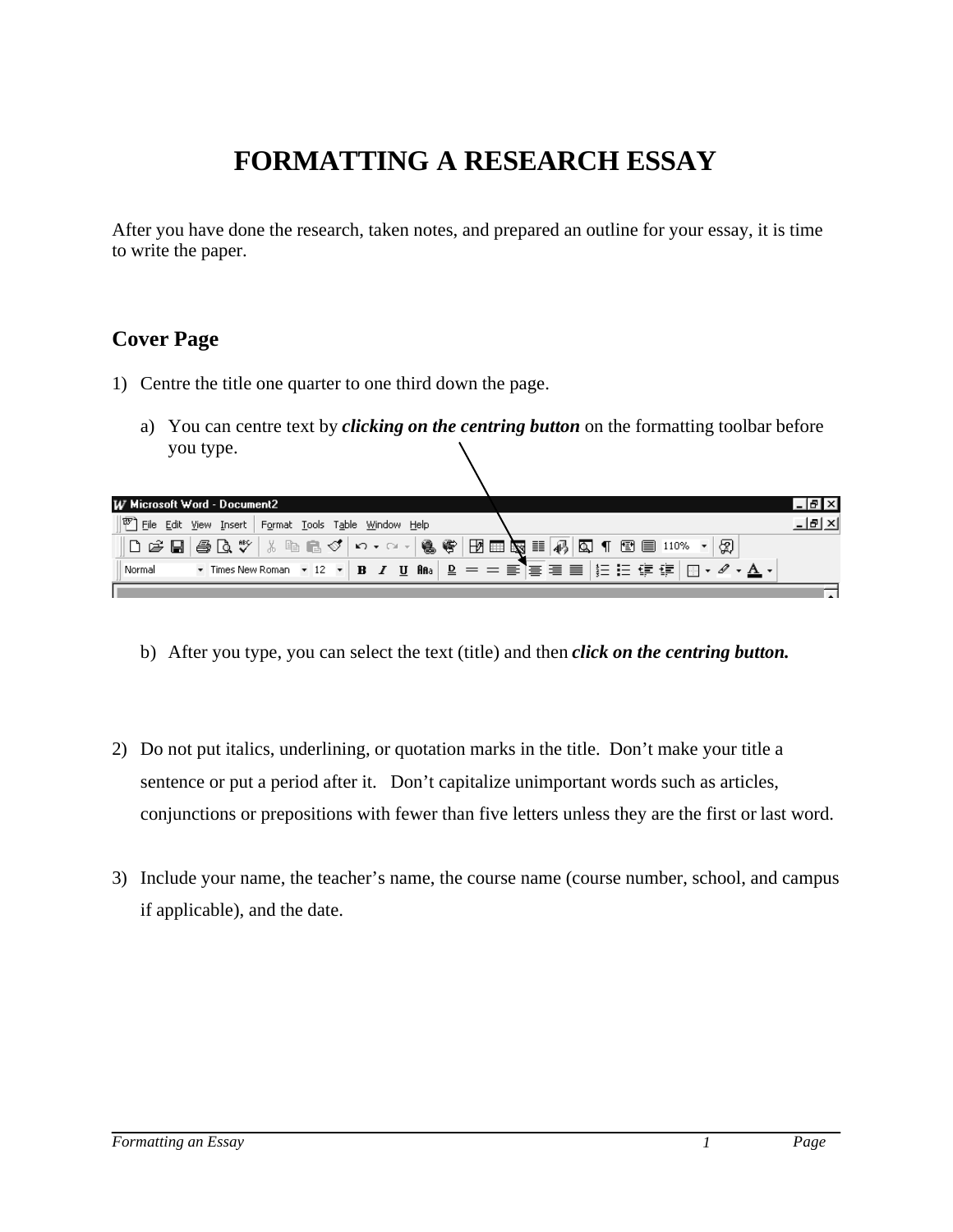# **Women in the Military**

By Louanne Briar

For Julie Hanna

College Prep Communications

Sir Sandford Fleming College

Lakeshore Campus

March 25, 2002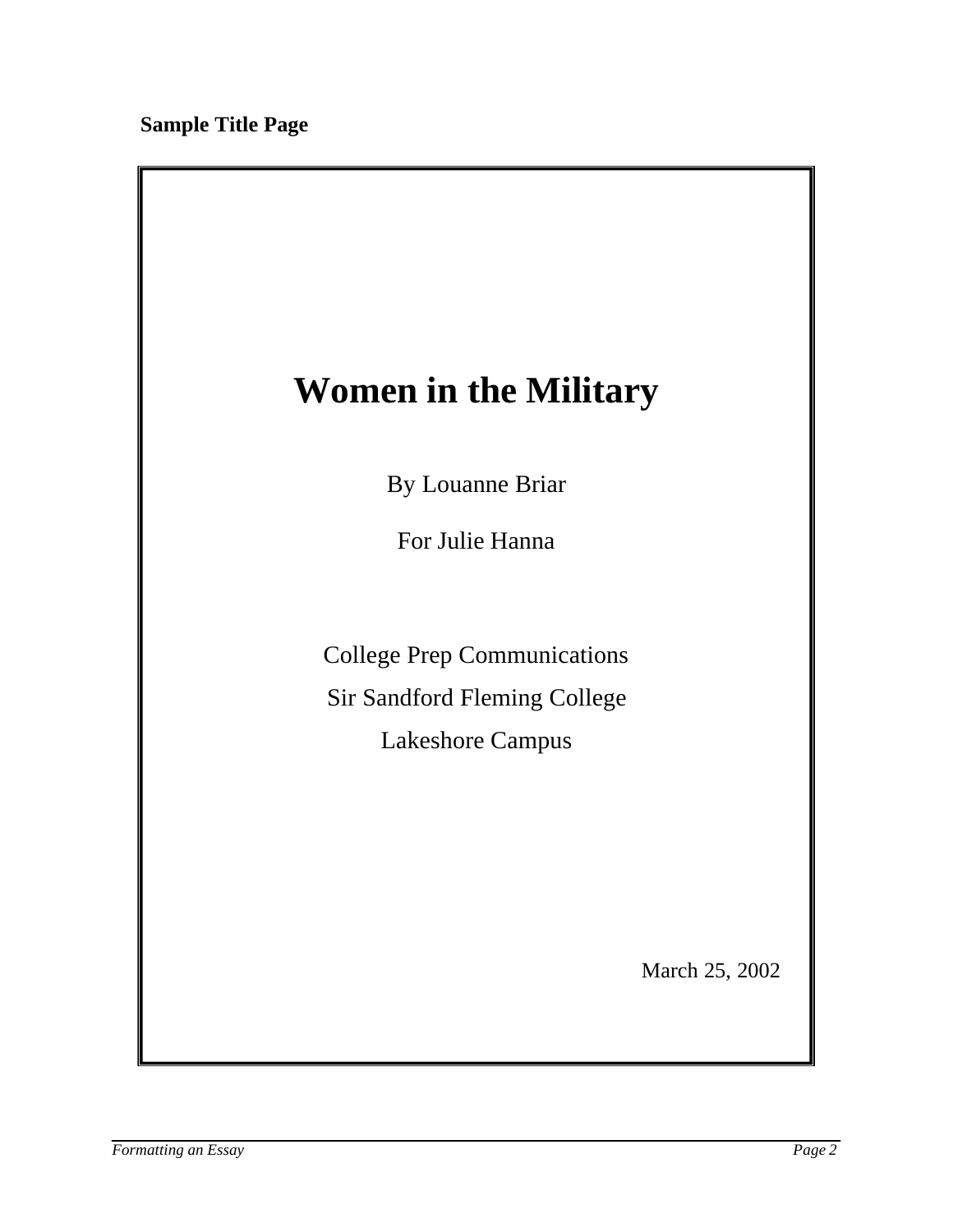# **The Body**

- 1) Word process (or write clearly) your essay on white paper.
- 2) Double Space.



- b) In the section for *Line Spacing*, choose *Double.*
- 3) Use 2.5 cm. (1 inch) margins all around. (Some teachers prefer a larger top and left margins.)

| W Microsoft Word - Document9                                                                                                                                                                            |                                                                                                                                                                                            | Page Setup                                                                                                                                                                                                                                                                                                                                          | $ ?  \times$         |
|---------------------------------------------------------------------------------------------------------------------------------------------------------------------------------------------------------|--------------------------------------------------------------------------------------------------------------------------------------------------------------------------------------------|-----------------------------------------------------------------------------------------------------------------------------------------------------------------------------------------------------------------------------------------------------------------------------------------------------------------------------------------------------|----------------------|
| File Edit View Insert<br>$\Gamma$ $\Box$ New<br>pen<br>Nor<br>$C$ lose<br><b>⊟</b> Save<br>Save As<br>Save as HTML<br>Versions<br>Page Setup<br><b>Q</b> Print Preview<br>叠 Print<br>Send <sub>To</sub> | Format Tools Table Window Help<br>ಟ್<br>Ctrl+N<br>$\mathbb{E}[\mathbb{I}] \quad \forall \quad \mathbb{C}[\mathbb{N}] \quad \forall \quad$<br>Ctrl+O<br>÷<br>$I$ U<br>в<br>Ctrl+S<br>Ctrl+P | Margins   Paper Size   Paper Source   Layout  <br>鲁<br>-Preview <sup>-</sup><br>÷<br>1"<br>$\mathbf{Lop}$ :<br>Ana<br>÷<br>Bottom:<br>1"<br>Ê<br>1"<br>Left:<br>클<br>Right:<br><sup>1"</sup><br>슬<br>lo"<br>Gutter:<br>From edge:<br>ŧ<br>0.5"<br>Header:<br>Whole document<br>Apply to:<br>골<br>$\vert 0.5"$<br>Footer:<br>$\Gamma$ Mirror margins | $\blacktriangledown$ |
| Properties                                                                                                                                                                                              |                                                                                                                                                                                            | Default<br>Cancel<br>OK.                                                                                                                                                                                                                                                                                                                            |                      |
|                                                                                                                                                                                                         | a) On the File Menu, choose Page Setup                                                                                                                                                     |                                                                                                                                                                                                                                                                                                                                                     |                      |

b) Choose the *Margin*s tab and then set the margins to *2.5 cm or 1 inch*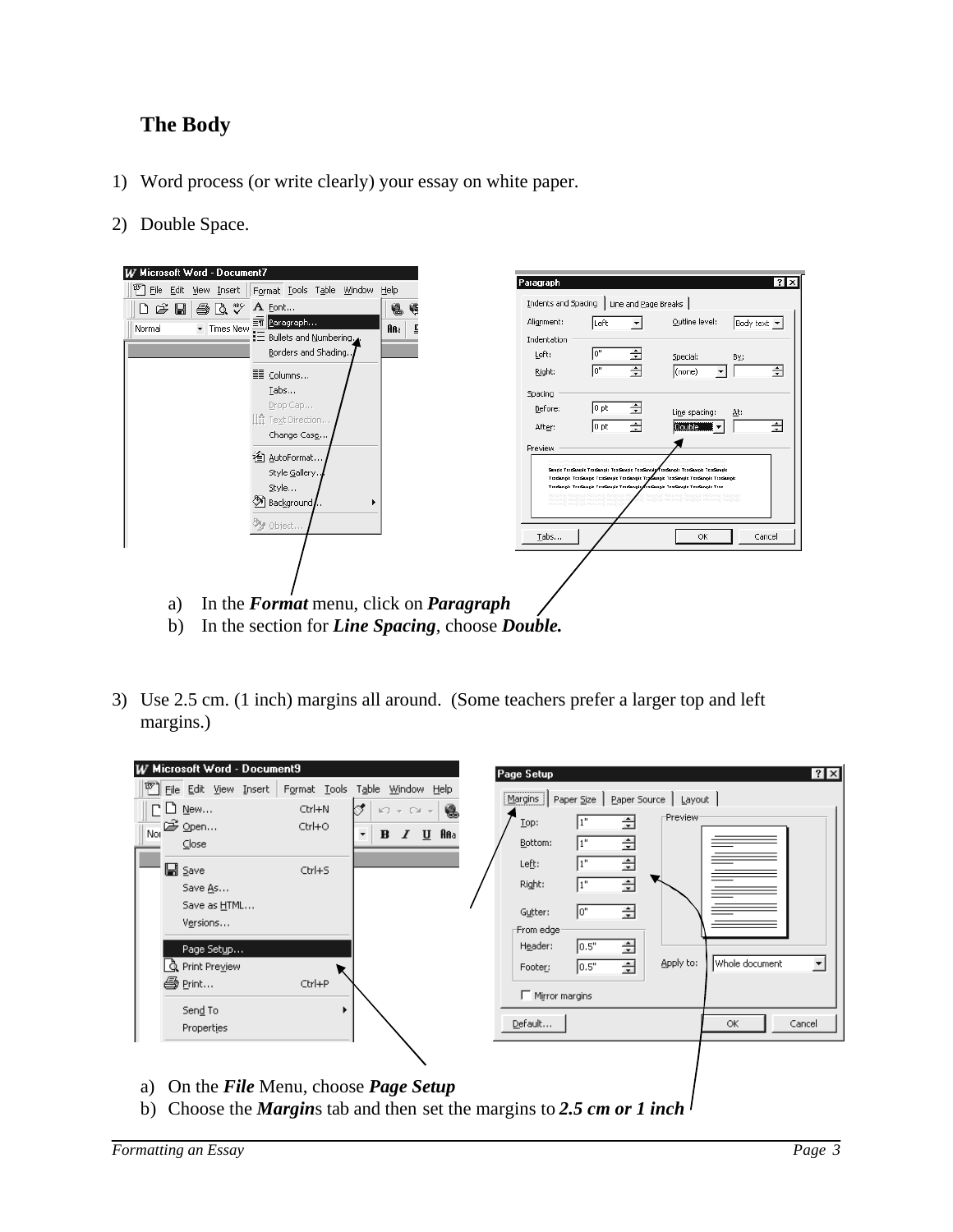- 4) To begin a paragraph, indent 5 spaces or press TAB, or leave double spaces between paragraphs. For hand written essays, indent 2.5 cm. (1 inch).
- 5) Number the pages. Usually the first page is not numbered. To be sure that pages of your essay do not get separated, you can put your last name with the page number in the upper right corner of each page (e.g. Peters 2).



- 6) Punctuation:
	- a) Except for quotation marks and occasionally a dash, punctuation should not begin a line.
	- b) Use ellipsis ( … ) to show that text has been omitted.
	- c) Use square brackets [ ] to show an addition or change that you have made to a quotation, perhaps to clarify it.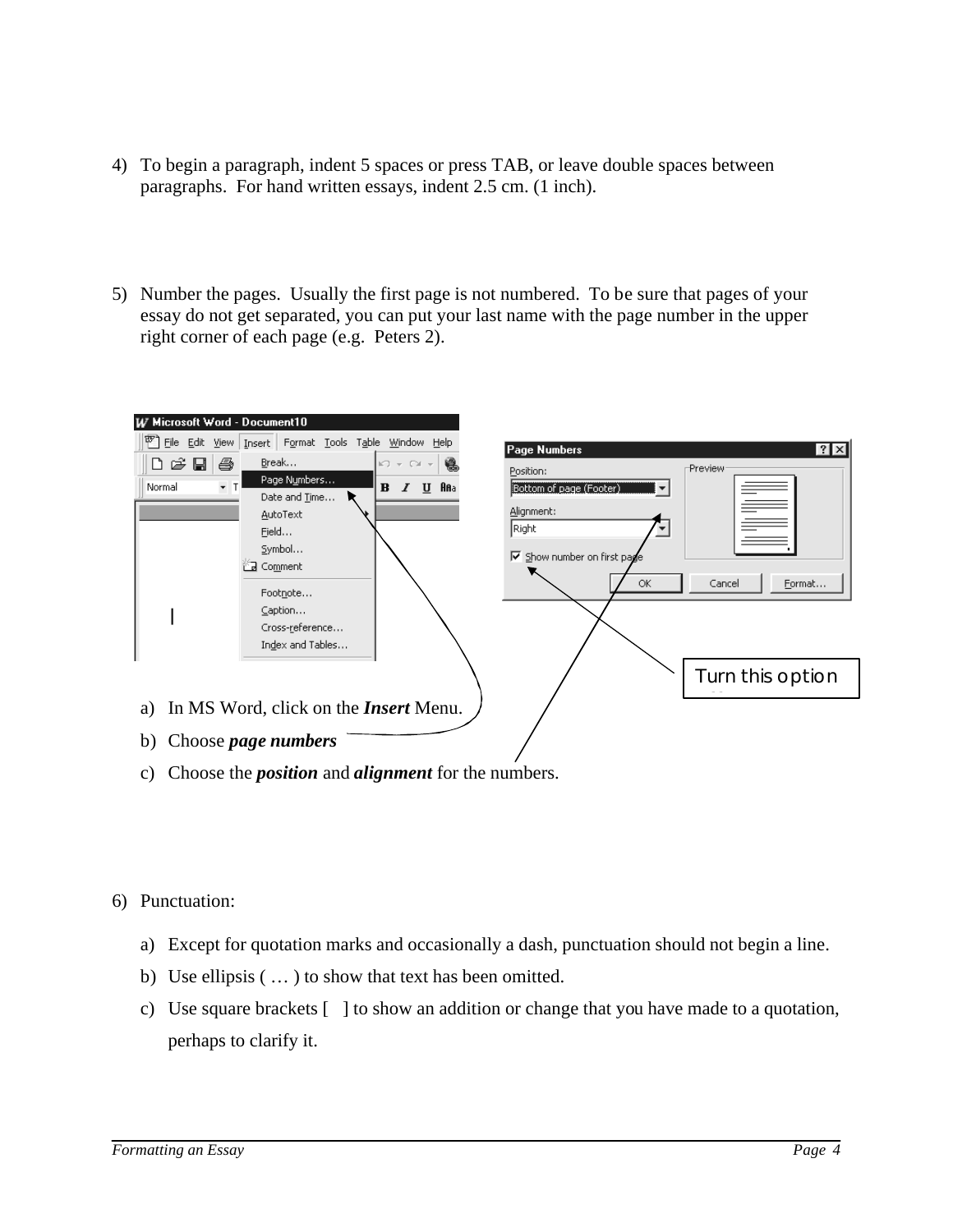7) Headers and Footers:

A header or footer is text or graphics - such as a page number, the date, or a company logo that is usually printed at the top or bottom of each page in a document. A header is printed in the top margin; a footer is printed in the bottom margin.



c) You will be able to *type in the header area* and also be able to choose options from the Header and Footer toolbar including *switch to footer.* To make the page number part of the header or footer, the toolbar that will be visible has an icon to allow you to do this.

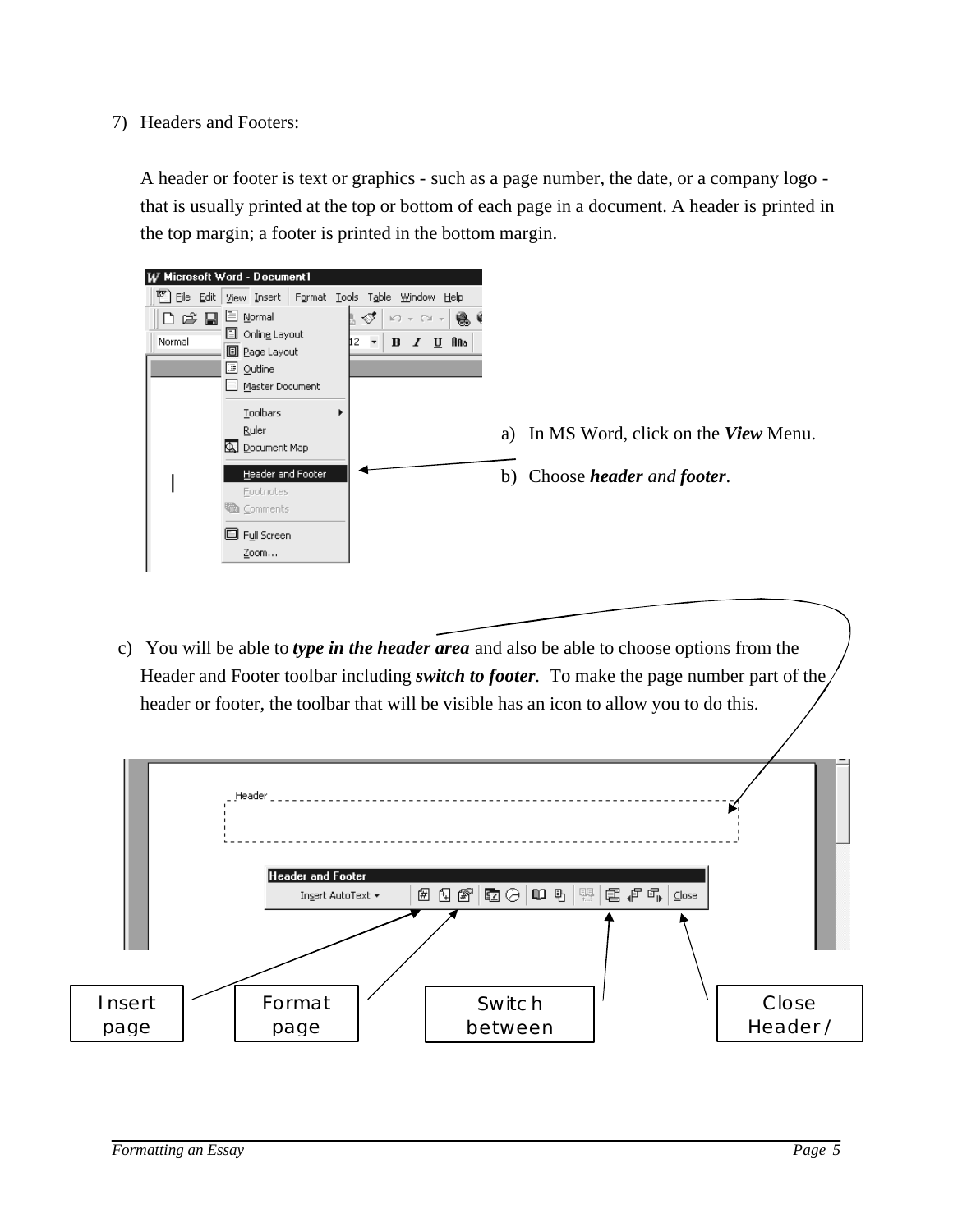d) You may want to include a line as part of the header or footer.



the position, length and style that you like.

| Size and rotate                                                 |       |             |       |       |
|-----------------------------------------------------------------|-------|-------------|-------|-------|
| Height:                                                         | 0.1"  | Width:<br>칅 | 2.4"  | ÷     |
| Rotation:                                                       | lo∘   | 골           |       |       |
| Scale                                                           |       |             |       |       |
| Height:                                                         | 100 % | 奇<br>Width: | 100 % | -술    |
| $\Gamma$ Lock aspect ratio<br>Relative to original picture size |       |             |       |       |
|                                                                 |       |             |       |       |
| Original size                                                   |       |             |       |       |
| Height:                                                         |       | Width:      |       |       |
|                                                                 |       |             |       | Reset |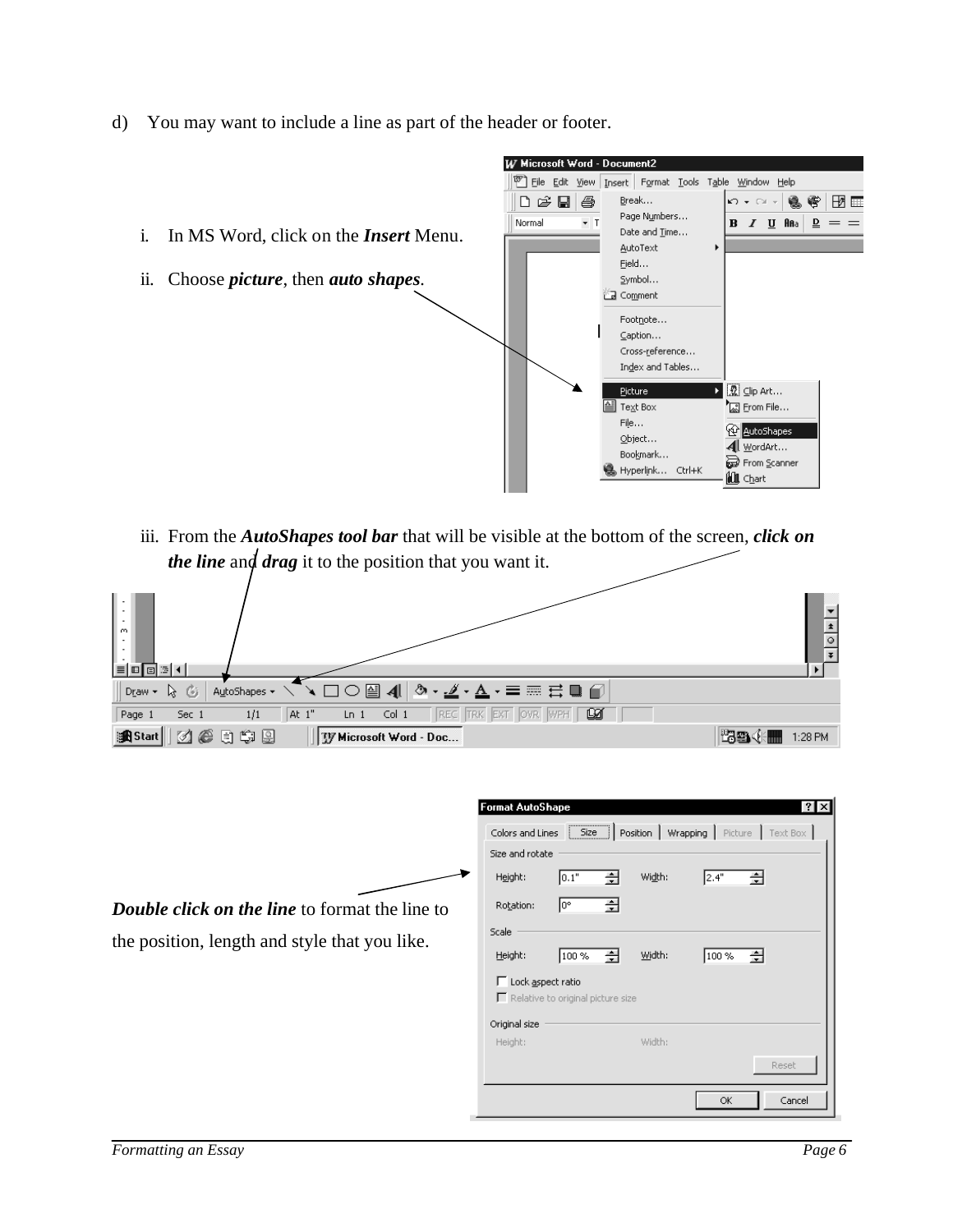### **Documentation**

You must tell the reader the sources (books, articles, newspapers, etc.) of information that borrowed for your essay. You must acknowledge these sources whether you quoted directly or summarized the authors ideas in you own words.

### **1. Citations within the Essay**

When you quote a source, state the author's last name and the page number of the quote.

a) You can do this by putting the author's name and the page number in parenthesis.



b) The author's name may also be given in the sentence that you are writing. Only the page number is put in parenthesis at the end of the quote.



- c) Try to work quotations into your sentences.
- d) Close your paragraph with your own words not a quotation of someone else's.
- e) If there is a quotation within a quotation, put single quotation marks around it.
- f) If there is an error in the original, you can use [sic] after the error to show that you did not produce the error and that you are aware it exists.
- g) If the quotation is long (more than 5 lines), it is indented ten spaces from the left margin and usually single spaced. It is not necessary to use quotation marks around a *block quotation*.
- h) Your alphabetized *Works Cited* page at the end of the essay will provide the complete information on the source of your quotes.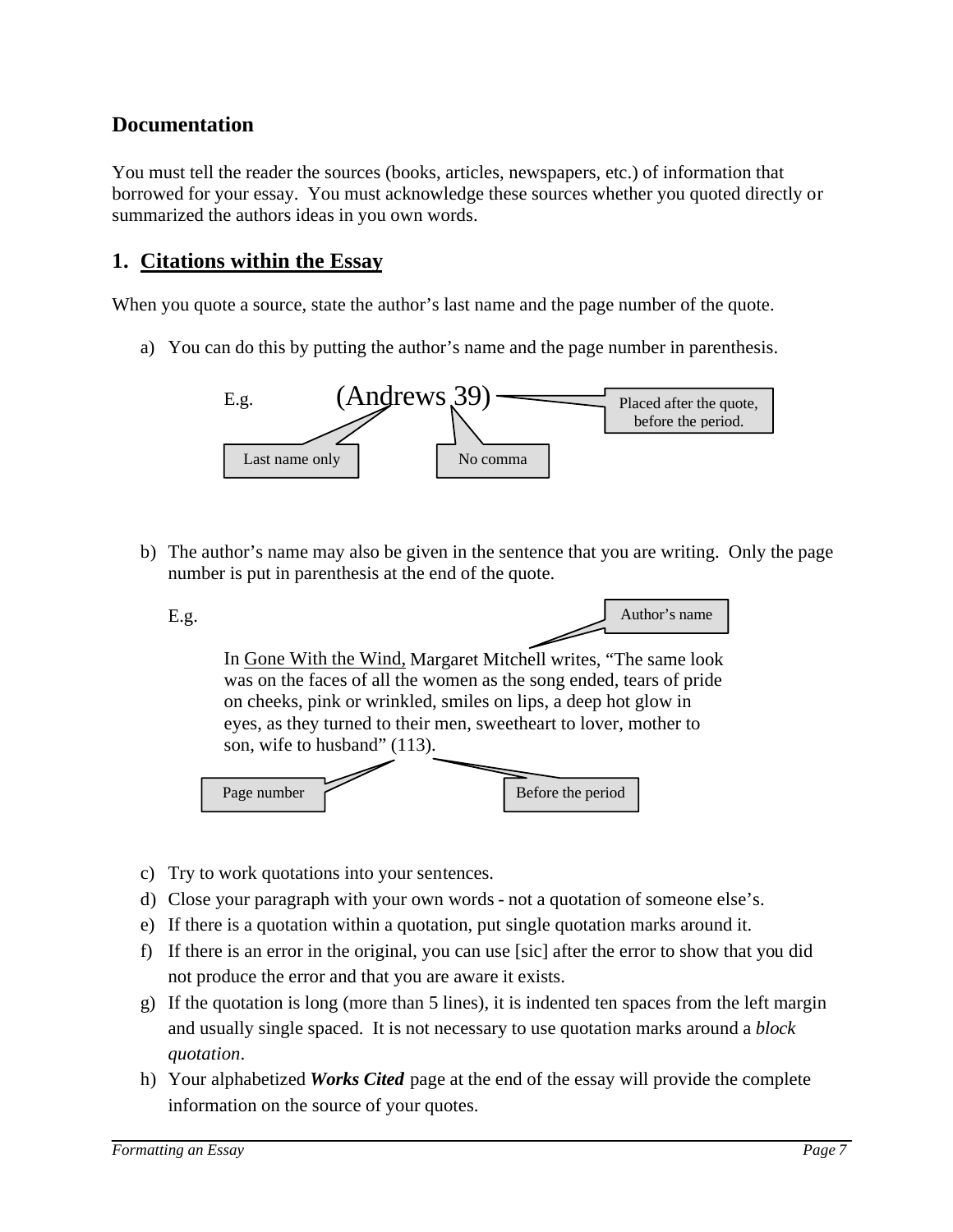## **2. Citations at the end of the essay**

A *Works Cited* page at the end of your essay should list of sources that you used.

- a) Double space the list, but don't use any extra spacing between the items in the list.
- b) The list is alphabetized according to the author's last name. The entries are not numbered.
- c) The first line is flush with left margin and second and subsequent lines are indented 1cm (1/2 inch) from the left margin. This is known as a hanging indent.

| Microsoft Word - Document5                                                                |                                                                                                                                                                                                                                |                                                                                                                                                    |
|-------------------------------------------------------------------------------------------|--------------------------------------------------------------------------------------------------------------------------------------------------------------------------------------------------------------------------------|----------------------------------------------------------------------------------------------------------------------------------------------------|
|                                                                                           | Paragraph                                                                                                                                                                                                                      | $ ?  \times$                                                                                                                                       |
| File Edit View Insert<br>Format Tools Table Window<br>Help                                | Indents and Spacing<br>Line and Page Breaks                                                                                                                                                                                    |                                                                                                                                                    |
| াই ৺ৈ<br>A Font<br>r¥ lei<br>ê,<br>うちゅうしゃ ちょうかい ちょうきょう ちょうきょう しょうしょう ちょうしょう ちょうしゅう きょうしゅう | Alignment:                                                                                                                                                                                                                     | Outline level:                                                                                                                                     |
| <b>ज∏P</b> aragraph<br>- Times New<br>Normal<br>Ana<br>Bullets and Numbering              | Left                                                                                                                                                                                                                           | Body text ▼                                                                                                                                        |
| Borders and Shading                                                                       | Indentation                                                                                                                                                                                                                    |                                                                                                                                                    |
|                                                                                           | ÷<br>lo"<br>Left:                                                                                                                                                                                                              | Special:<br>By:                                                                                                                                    |
| <sup>■</sup> Columns                                                                      | ÷<br>lo"<br>Right:                                                                                                                                                                                                             | 0.5"<br>슬<br><b>Hanging</b>                                                                                                                        |
| Tabs                                                                                      | Spacing                                                                                                                                                                                                                        |                                                                                                                                                    |
| Drop Cap                                                                                  | 칅<br>10 pt<br>Before:                                                                                                                                                                                                          |                                                                                                                                                    |
| IIn Text Direction                                                                        |                                                                                                                                                                                                                                | Line spacing:<br>qt:                                                                                                                               |
| Change Case                                                                               | ÷<br>10 pt<br>After:                                                                                                                                                                                                           | Ê<br>Single<br>▼                                                                                                                                   |
| 省 AutoFormat                                                                              | Preview                                                                                                                                                                                                                        |                                                                                                                                                    |
| Style Gallery                                                                             |                                                                                                                                                                                                                                |                                                                                                                                                    |
| Style                                                                                     | signatori signatori signatori signatori signatori signatori signatori signat<br>signatori signatori signatori signatori signatori signatori signatori<br>signatori signatori signatori signatori signatori signatori signatori |                                                                                                                                                    |
| ◇】Background                                                                              | Teachingle Teac<br>Polloving Pa<br><b>Pollowing Paragraph</b><br>Pollowing Paragraph P<br>ang Pagumush                                                                                                                         | hangruph Pollowing Paragruph Pollowing Paragruph Pollowing Paragruph<br>wing Paragraph Pollowing Paragraph Pollowing Paragraph Pollowing Paragraph |
| Object                                                                                    |                                                                                                                                                                                                                                |                                                                                                                                                    |
|                                                                                           |                                                                                                                                                                                                                                |                                                                                                                                                    |
|                                                                                           | Tabs                                                                                                                                                                                                                           | ОК<br>Candel                                                                                                                                       |
|                                                                                           |                                                                                                                                                                                                                                |                                                                                                                                                    |
|                                                                                           |                                                                                                                                                                                                                                |                                                                                                                                                    |
|                                                                                           |                                                                                                                                                                                                                                |                                                                                                                                                    |
| Click on the Format Menu and choose paragraph.<br>$\ddot{i}$                              |                                                                                                                                                                                                                                |                                                                                                                                                    |
|                                                                                           |                                                                                                                                                                                                                                |                                                                                                                                                    |
|                                                                                           |                                                                                                                                                                                                                                |                                                                                                                                                    |
| Then, choose the <i>Indents and Spacings</i> tab.<br>$\ddot{\text{ii}})$                  |                                                                                                                                                                                                                                |                                                                                                                                                    |
|                                                                                           |                                                                                                                                                                                                                                |                                                                                                                                                    |
| iii) In the section that says Special, choose Hanging.                                    |                                                                                                                                                                                                                                |                                                                                                                                                    |
|                                                                                           |                                                                                                                                                                                                                                |                                                                                                                                                    |
| iv) In the By section, choose $\frac{1}{2}$ inch or 1 cm.                                 |                                                                                                                                                                                                                                |                                                                                                                                                    |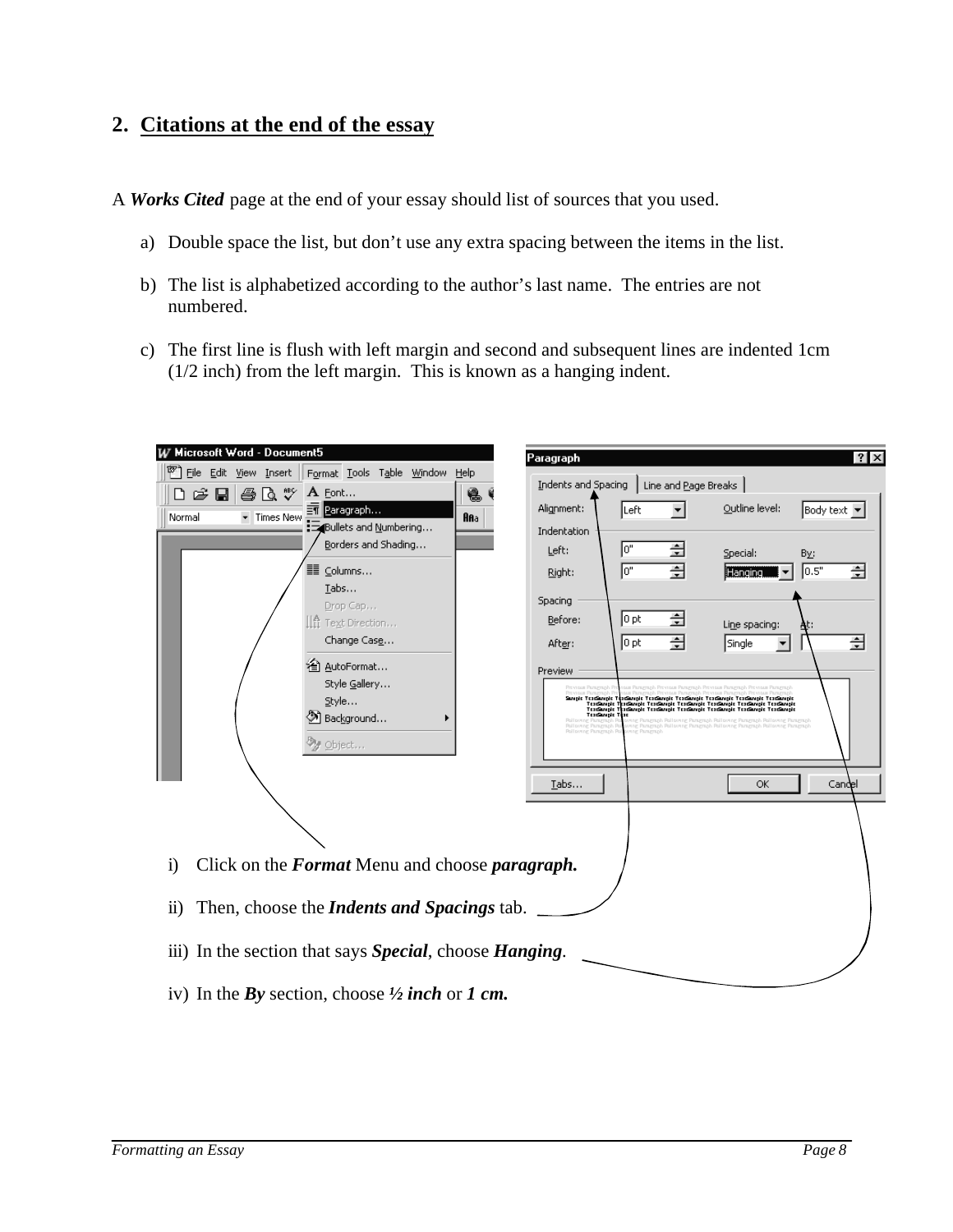- d) Entries start with authors name, last name first, followed by a comma and then the first name. The title of the book (article, film etc.), underlined or italicized, comes next. This is followed by the publication information – the edition of the book, the place and date of publication, name of the publisher. The format differs slightly depending on the type of source quoted. Refer to the sample list attached or ask your teacher for help.
- e) When there is no author listed for a work, you still have to list that work alphabetically in your Works Cited page by using the first significant word of the title.



f) Refer to these internet sites with information about MLA documentation:

<http://webster.commnet.edu/mla.htm> <http://www.mtsac.edu/~jgarrett/mlaweb.htm> [http://owl.english.purdue.edu/handouts/research/r\\_mla.html](http://owl.english.purdue.edu/handouts/research/r_mla.html)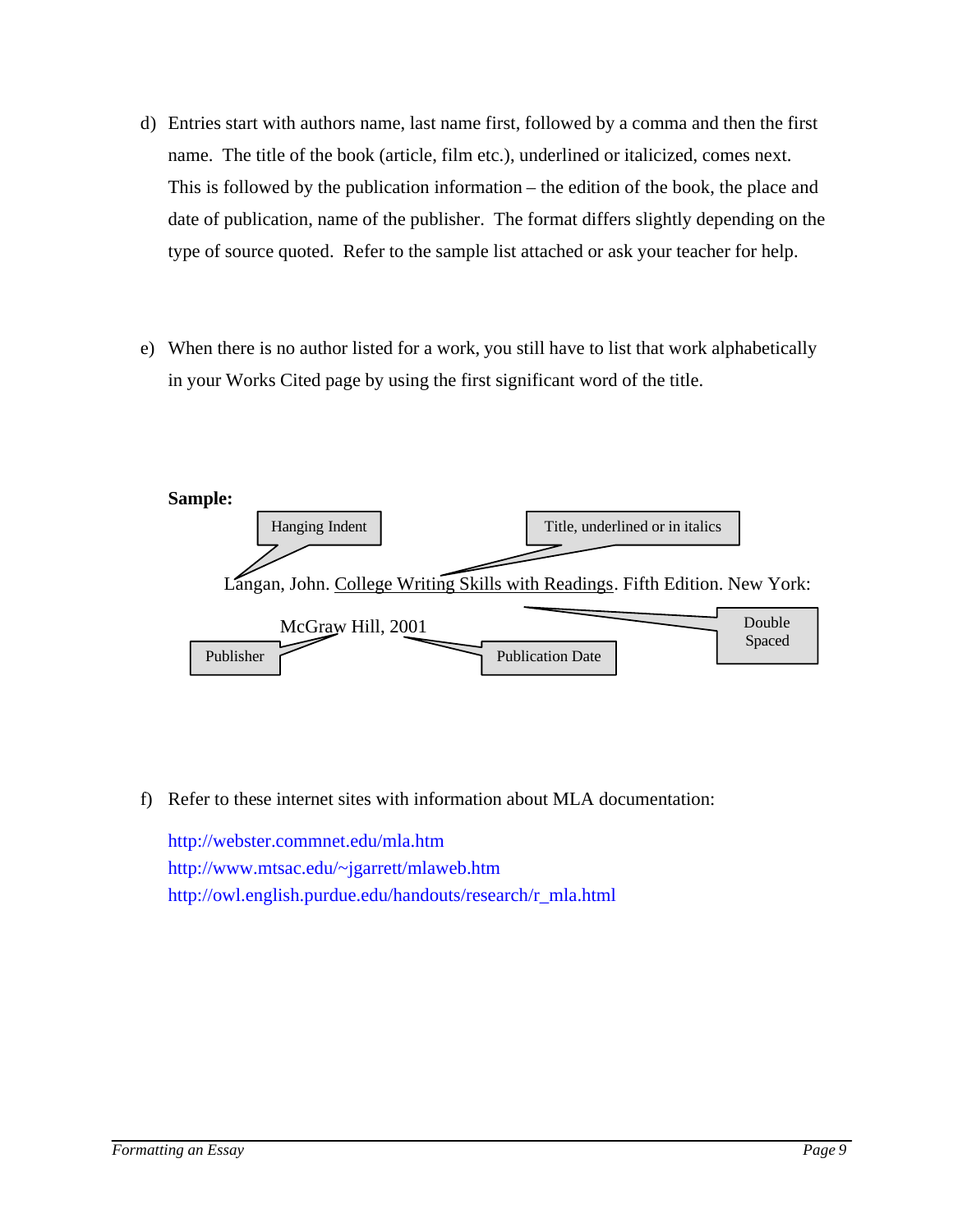# **NOTE: To turn off hyperlinking**

In *Word 97* you can turn off automatic hyperlinking

| - Document2                                                                                                                                                                                                                                                                                                                                                                                                    | <b>AutoCorrect</b><br>$ ?  \times$                                                                                                                                                                                                                                                                                                                                                                                                                                                                                                                   |
|----------------------------------------------------------------------------------------------------------------------------------------------------------------------------------------------------------------------------------------------------------------------------------------------------------------------------------------------------------------------------------------------------------------|------------------------------------------------------------------------------------------------------------------------------------------------------------------------------------------------------------------------------------------------------------------------------------------------------------------------------------------------------------------------------------------------------------------------------------------------------------------------------------------------------------------------------------------------------|
| Tools Table Window Help<br>Insert<br>Format                                                                                                                                                                                                                                                                                                                                                                    | AutoFormat As You Type   AutoText   AutoFormat  <br>AutoCorrect                                                                                                                                                                                                                                                                                                                                                                                                                                                                                      |
| <br>Spelling and Grammar F7<br>X<br>lib<br>-129<br>壨<br>医对<br>Language<br>Times New Roman<br>三 言<br>Word Count<br>名 AutoSummarize                                                                                                                                                                                                                                                                              | Apply as you type<br><b>▽</b> Automatic bulleted lists<br>Headings<br><b>▽</b> Automatic numbered lists<br><b>I</b> V Borders<br>Tables                                                                                                                                                                                                                                                                                                                                                                                                              |
| <u>A</u> utoCorrect<br><b>Track Changes</b><br>Merge Documents<br>Protect Document.<br>Mail Merge<br>E Envelopes and Labels<br>Letter Wizard<br>Macro<br>Templates and Add-Ins<br>Customize.<br>Options.<br>On the Tools menu, and choose AutoCorrect.<br>1)<br>Then click on the tab AutoFormat As You Type.<br>2)<br>Remove the check mark next to <i>Internet and network paths with hyperlinks</i> .<br>3) | Replace as you type<br>Ⅳ "Straight guotes" with "smart quotes"<br>$\overline{\mathbf{V}}$ Ordinals (1st) with superscript<br>$\overline{\mathsf{M}}$ Eractions (1/2) with fraction character (1/2)<br>$\overline{\triangledown}$ Symbol characters (--) with symbols (-)<br><b>I</b> <sup>¥</sup> Bold* and _underline_ with real formatting<br>$\Box$ Internet and network paths with hyperlinks<br>Automatically as you type<br>Ⅳ Pormat beginning of list item like the one before it<br>Ⅳ Define styles based on your formatting<br>ОК<br>Cancel |
| Alternatively, you can leave this function on but remove<br>hyperlinking from each URL individually.<br>Clicking with the right mouse button on the URL to<br>a)<br>bring up a shortcut menu.<br>From this menu, choose $Hyperlink$<br>b)<br>Then Edit Hyperlink<br>C)<br>Click on the button Remove Link<br>d)                                                                                                | る Cut<br>ling copy<br>မြီ <u>P</u> aste<br><b>a!</b> Update Field<br>Toggle Field Codes<br>${\bf A}$ Eont<br>Ξ¶ <u>P</u> aragraph<br>$\equiv$ Bullets and Numbering<br><b>Hyperlink</b><br>Open<br>Open in New Window<br>Copy Hyperlink<br>图 Add to Favorites<br>Edit Hyperlink<br>Select Hyperlink                                                                                                                                                                                                                                                  |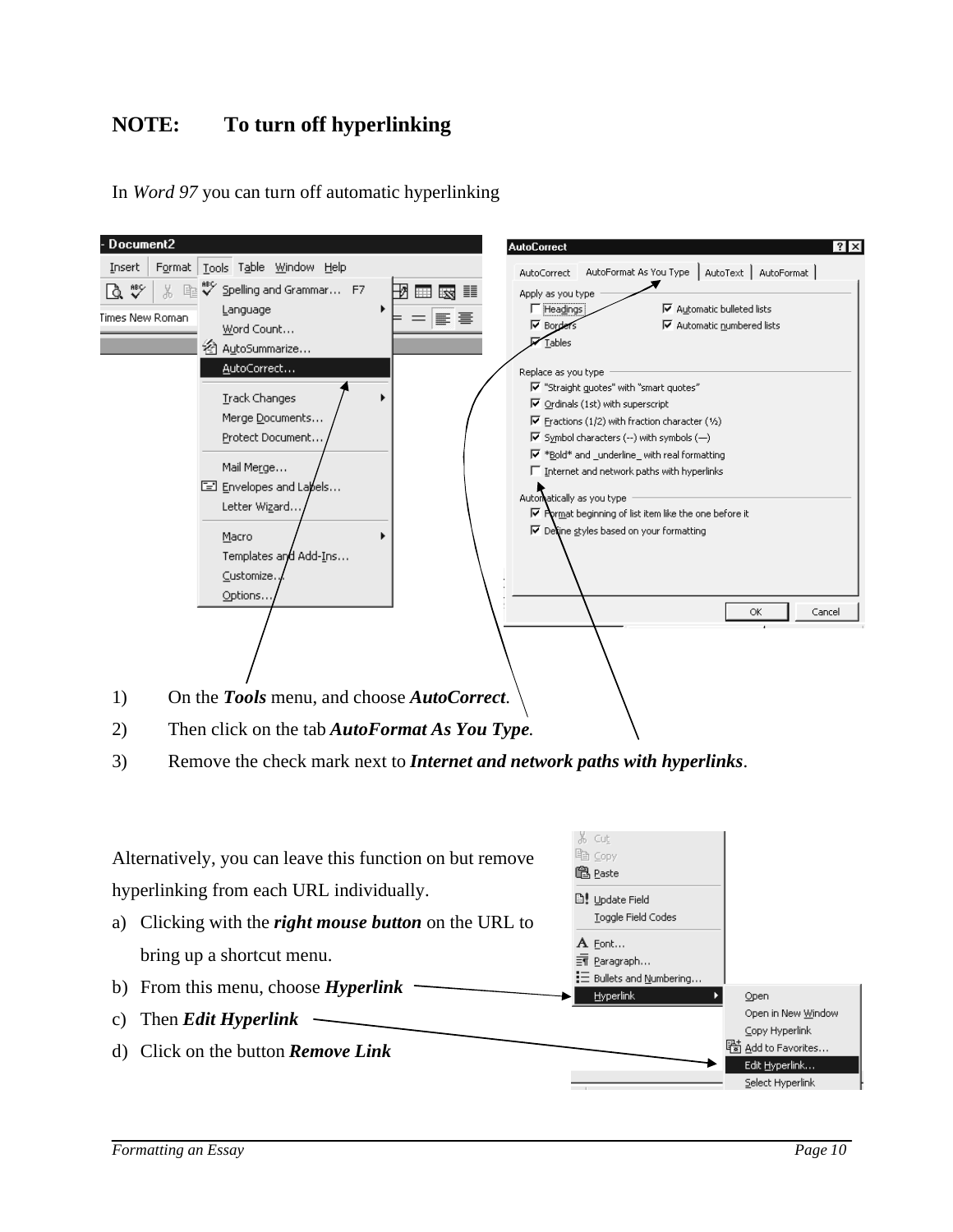# **Sample Works Cited Page**

- 1. American Allergy Association. Allergies in Children. New York: Random, 1998.
- 2. "Cigarette Sales Fall 30% as California Tax Rises." New York Times 14 Sept. 1999: A17.
- 3. Felluga, Dino. Undergraduate Guide to Literary Theory. 17 Dec. 1999. Purdue University. 15 November 2000 [http://omni.cc.purdue.edu/~Efelluga/theory2.html.](http://omni.cc.purdue.edu/~felluga/theory2.html)
- 4. Gillespie, Paula, and Neal Lerner. The Allyn and Bacon Guide to Peer Tutoring. Boston: Allyn and Bacon, 2000.
- 5. Henley, Patricia. The Hummingbird House. Denver: MacMurray and Beck, 1999.
- 6. "Jamaica." Encyclopedia Britannica. 1999 ed.
- 7. Karper, Erin. "Welcome!" Online posting. 23 Oct. 2000. Professional Writing Bulletin Board. 12 Nov. 2000 [http://linnell.english.purdue.edu/ubb/Forum2/HTML/000001.html.](http://www.library.fordham.edu/resources/cite_edocument.html)
- 8. Lufthansa. Advertisement. Time 20 Nov. 2000: 151.
- 9. Office of the Dean of Students. Resources for Success: Learning Disabilities and Attention Deficit Disorders. West Lafayette, IN: Purdue University, 2000.
- 10. Peterson, Nancy J., ed. Toni Morrison: Critical and Theoretical Approaches. Baltimore: Johns Hopkins UP, 1997.
- 11. Poland, Dave. "The Hot Button." Roughcut. 26 Oct. 1998. Turner Network Television. 28 Oct. 1998 [http://www.roughcut.com.](http://www.roughcut.com)
- 12. Poniewozik, James. "TV Makes a Too-Close Call." Time 20 Nov. 2000: 70-71.
- 13. Purdue, Pete. Personal Interview. 1 Dec. 2000.
- 14. Reed, William. "Whites and the Entertainment Industry." Tennessee Tribune 25 Dec. 1996: 28. Ethnic NewsWatch. CD-ROM. Data Technologies. Feb. 1997.
- 15. Staples. Advertisement. CBS. 3 Dec. 2000.
- 16. "The Blessing Way." The X-Files. Fox. WXIA, Atlanta. 19 Jul. 1998.
- 17. The Usual Suspects. Dir. Bryan Singer. Perf. Kevin Spacey, Gabriel Byrne, Chazz Palminteri, Stephen Baldwin, and Benecio del Toro. Polygram, 1995.
- 18. U2. All That You Can't Leave Behind. Interscope, 2000.
- 19. United States Dept. of Health and Human Services. Healthy People 2010: Understanding and Improving Health. Washington: GPO, 2000.
- 20. Wheelis, Mark. "Investigating Disease Outbreaks Under a Protocol to the Biological and Toxin Weapons Convention." Emerging Infectious Diseases 6.6 (2000): 33 pars. 5 Dec. 2000 [http://www.cdc.gov/ncidod/eid/vol6no6/wheelis.htm.](http://www.cdc.gov/ncidod/eid/vol6no6/wheelis.htm)
- 21. "World War II." Encarta. CD-ROM. Seattle: Microsoft, 1999.

#### *(These resources are unrelated; they provide a sample of different types of resources.)*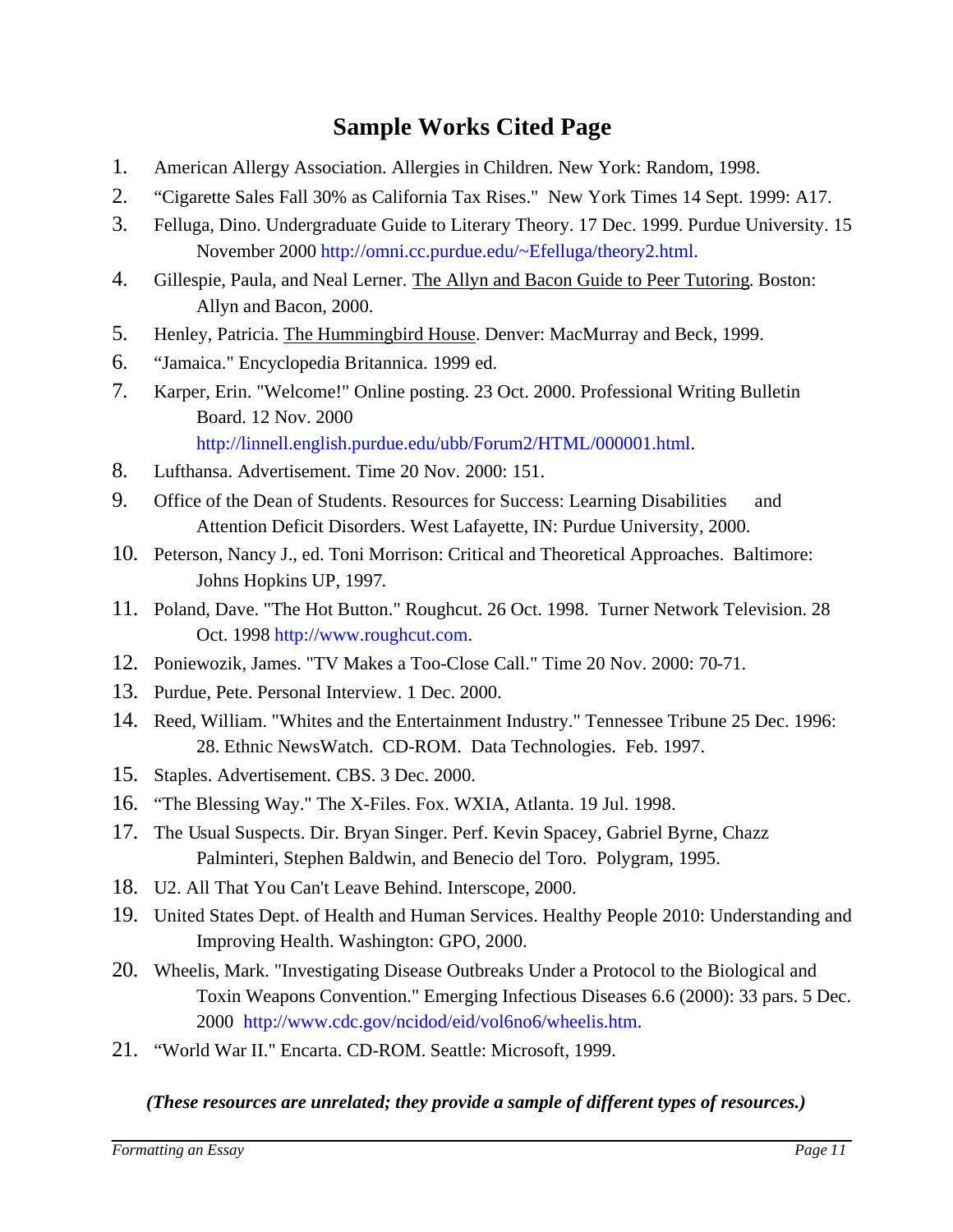# **WORKS CITED - MORE INFORMATION**

#### **Book with one author**

Henley, Patricia. The Hummingbird House. Denver: MacMurray and Beck, 1999.

#### **Book with more than one author**

Gillespie, Paula, and Neal Lerner. The Allyn and Bacon Guide to Peer Tutoring. Boston: Allyn and Bacon, 2000.

#### **Book or article with no author named**

"Cigarette Sales Fall 30% as California Tax Rises." New York Times 14 Sept. 1999: A17.

#### **Book with a corporate author**

American Allergy Association. Allergies in Children. New York: Random, 1998.

#### **Anthology or collection**

Peterson, Nancy J., ed. Toni Morrison: Critical and Theoretical Approaches. Baltimore: Johns Hopkins UP, 1997.

#### **Article from a reference book**

"Jamaica." Encyclopedia Britannica. 1999 ed.

#### **An article in a periodical (such as a newspaper or magazine)**

Poniewozik, James. "TV Makes a Too-Close Call." Time 20 Nov. 2000: 70-71.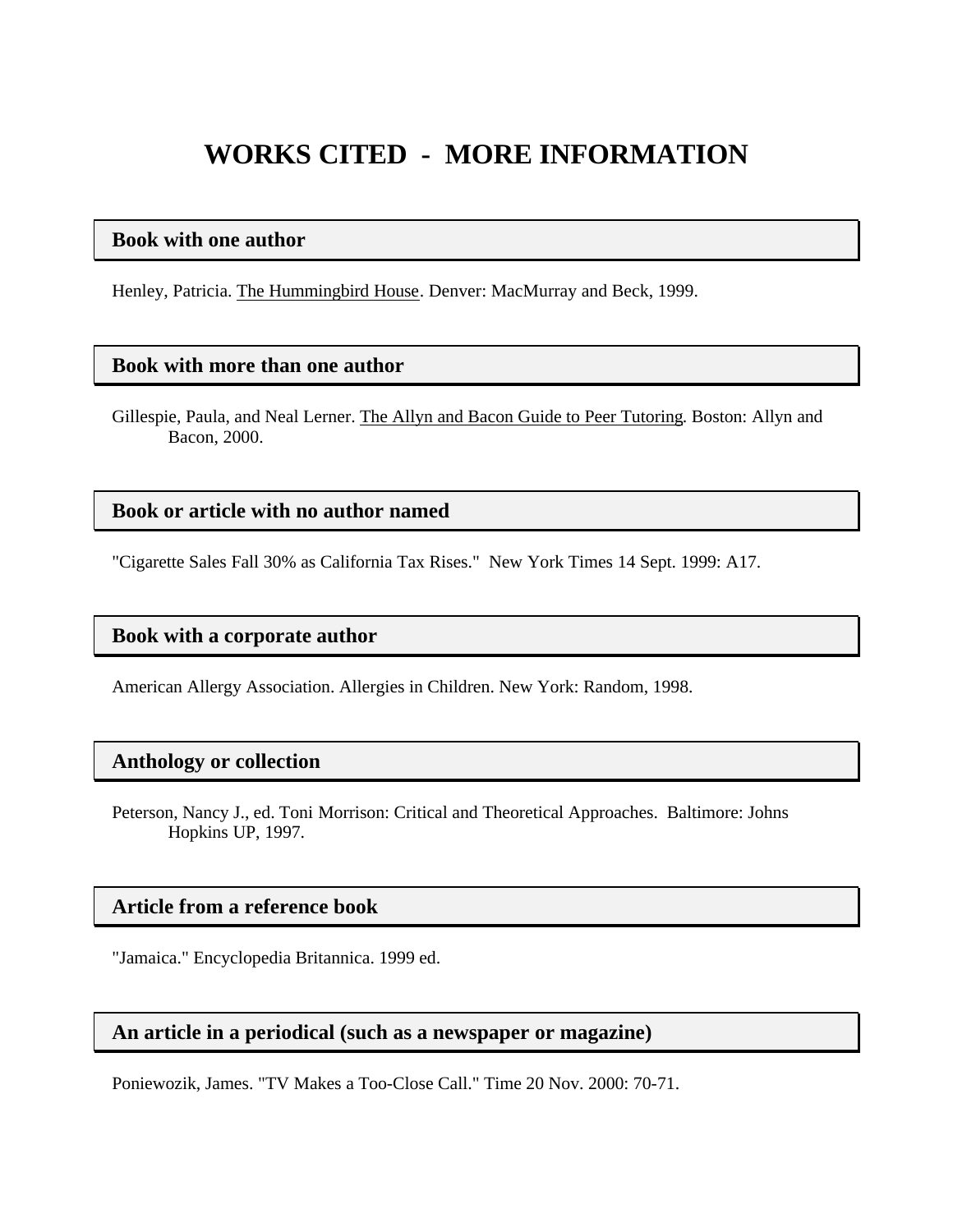### **Government publication**

United States Dept. of Health and Human Services. Healthy People 2010: Understanding and Improving Health. Washington: GPO, 2000.

#### **Pamphlet**

Office of the Dean of Students. Resources for Success: Learning Disabilities and Attention Deficit Disorders. West Lafayette, IN: Purdue University, 2000.

#### **Interview that you conducted**

Purdue, Pete. Personal Interview. 1 Dec. 2000.

#### **Advertisement**

Lufthansa. Advertisement. Time 20 Nov. 2000: 151.

#### **Television or radio program**

"The Blessing Way." The X-Files. Fox. WXIA, Atlanta. 19 Jul. 1998.

#### **Sound recording**

U2. All That You Can't Leave Behind. Interscope, 2000.

#### **Film**

The Usual Suspects. Dir. Bryan Singer. Perf. Kevin Spacey, Gabriel Byrne, Chazz Palminteri, Stephen Baldwin, and Benecio del Toro. Polygram, 1995.

#### **Advertisement**

Staples. Advertisement. CBS. 3 Dec. 2000.